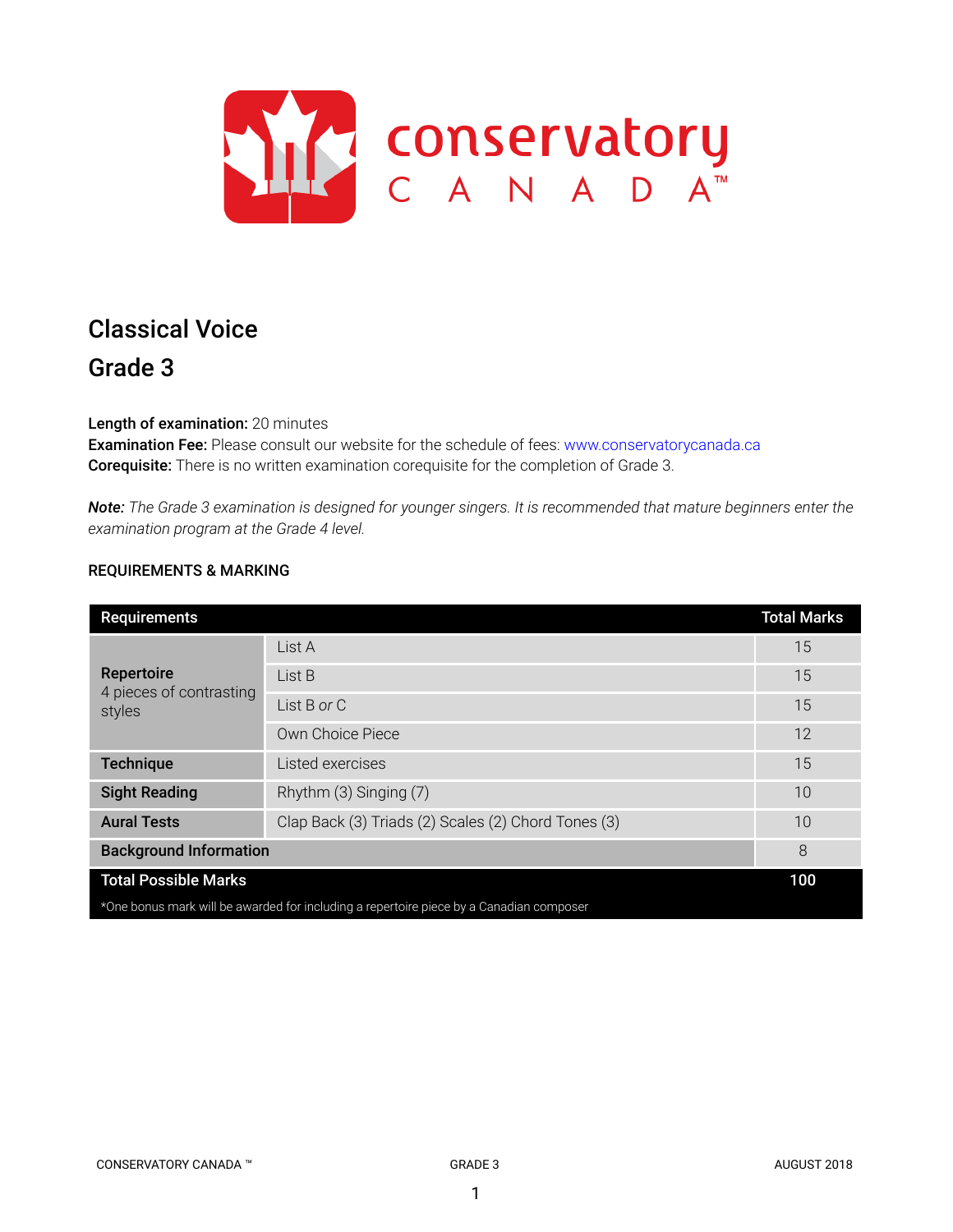# **REPERTOIRE**

- Candidates must be prepared to sing four pieces varying in key, tempo, mood, and subject, with at least three different composers being represented to receive full marks:
	- *One* List A piece
	- *One* List B piece
	- *One* List B *or* List C piece
	- *One* Own Choice piece:
		- This piece may be chosen from the repertoire list (Classical or Contemporary Idioms) or may be a free choice (not chosen from the repertoire list).
		- Free choice pieces do not require approval.
		- Must be at or above the Grade 3 level (can be more than one level above).
		- This piece must be suitable for the candidate's voice and age.
		- Vocal duets are acceptable, provided the candidate's part is equivalent in difficulty to Grade 3, and a second vocalist covers the second part. The second part may be sung by the teacher.
- All pieces must be sung from memory and may be transposed to suit the compass of the candidate's voice.
- Approval is required for Group pieces chosen from outside the repertoire list. The score must be provided to the Registrar (registrar@conservatorycanada.ca) with the requested Grade level and List. Approvals are free of charge and candidates will be furnished with an approval letter to present to the examiner at the examination.
- Due to time and space constraints, Musical Theatre selections may not be performed with choreography, costumes, props, or dance breaks.
- Repertoire written by Canadian composers is encouraged, although not required. One bonus mark will be awarded for including a Group piece or Own Choice piece by a Canadian composer. Canadian composers are indicated in the repertoire lists with an asterisk (\*).
- Any standard edition of the music may be used for the examination, without prior approval. Downloaded online copies must belong to the public domain or be authentic, purchased copies for which the candidate has obtained rights to use. Photocopies of pieces held without permission are not to be used for examinations.
- All pieces published in the Conservatory Canada New Millennium Series Voice, Grade 3, may be used.

# TECHNICAL TESTS

Candidates must be prepared to sing any or all of the exercises below, in the following manner:

- Sung either to vowels, (IPA): ee [*i*],ay [*e*], ah [*a*], oh [*o*], oo [*u*]; OR solfege syllables/tonic sol-fa names (Grades 1–4 only). In either case, vowel quality will be given assessment priority.
- Sung without accompaniment.
- A different starting pitch for each exercise will be given by the Examiner. The candidate may request an alternate starting note and teachers may include a candidate's preferred range for each exercise with the repertoire list submitted to the Examiner. This must include more than one starting note and is designed to aid the Examiner in understanding the candidate's vocal range.
- Metronome markings are to be regarded as minimum speeds.
- Exercises must be sung in one breath, unless a breath mark is indicated by a comma. In some cases, optional breath marks are included in parenthesis.
- Slurs indicate legato singing; staccato marks indicate staccato singing.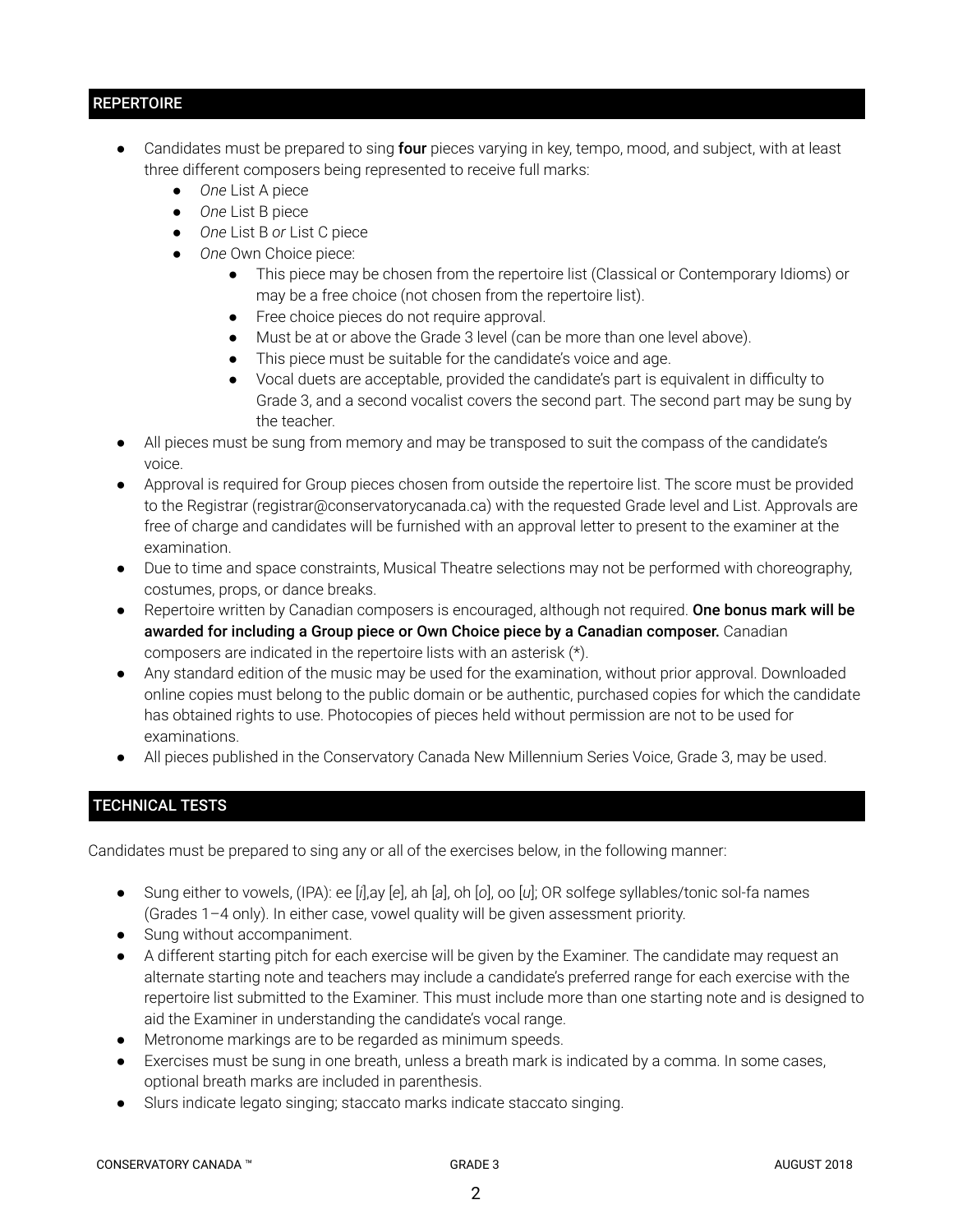

# SIGHT READING

Candidates will be given a brief period to scan the score for the following two tests:

# Rhythm

Tap or clap (at the candidate's choice) a rhythm, 4 bars in length.

- Time signature may be either 3/4 or 4/4.
- Note values may include eighth, quarter, dotted quarter, half, dotted half and whole.
- Rest values may include eighth, quarter, half and whole.

# *Example:*

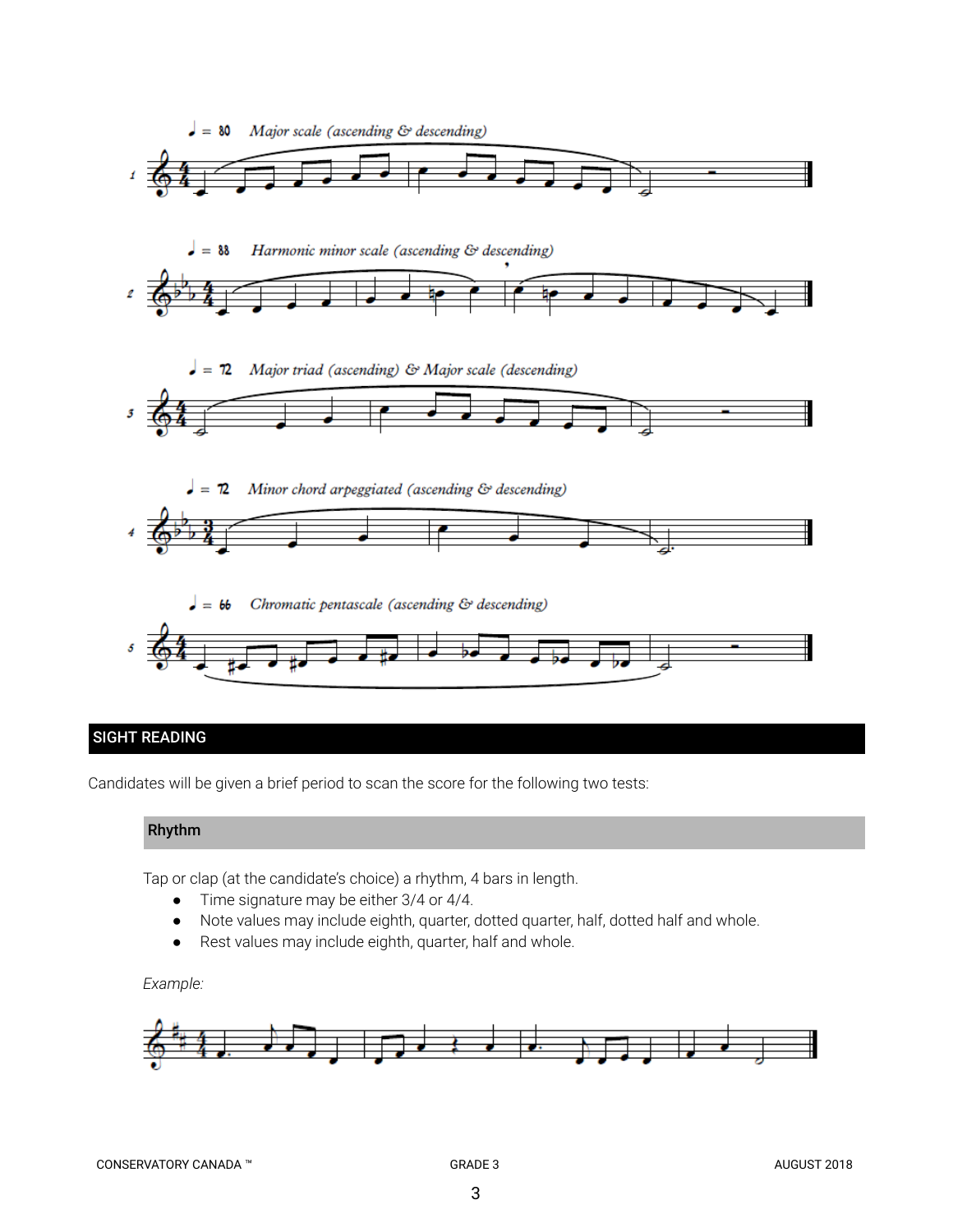# Singing

Sing at sight a simple, unaccompanied, 4-bar melody encompassing the first six notes of the scale. Candidates may use any vowel of their choice, solfege syllables, or numbers. The examiner will play a I-IV-V-I chord progression (with the leading note to tonic in the upper part) on the piano to establish the tonality, followed by the tonic note.

- *●* The melody may be in the keys of C, G, D, F and B♭ major, with a time signature of either 3/4 or 4/4 time.
- Note values may include quarter, half, dotted half and whole.
- Rest values include quarter, half and whole.
- Intervals used will be 2nds and 3rds only.
- The melody will begin on the tonic note.

*Example:*



# AURAL TESTS

Candidates will be required to complete the following four tests:

# Clap Back

Clap back the rhythmic pattern of a short melody in 3/4 or 4/4 time after it has been played twice by the examiner.

● Note values may include eighth, quarter, dotted quarter, half and dotted half notes.

*Example:*



#### Triad Identification

Identify major and minor triads played once by the examiner. The triads will be in root position, and will be played in broken form, ascending and descending.

*Example:*

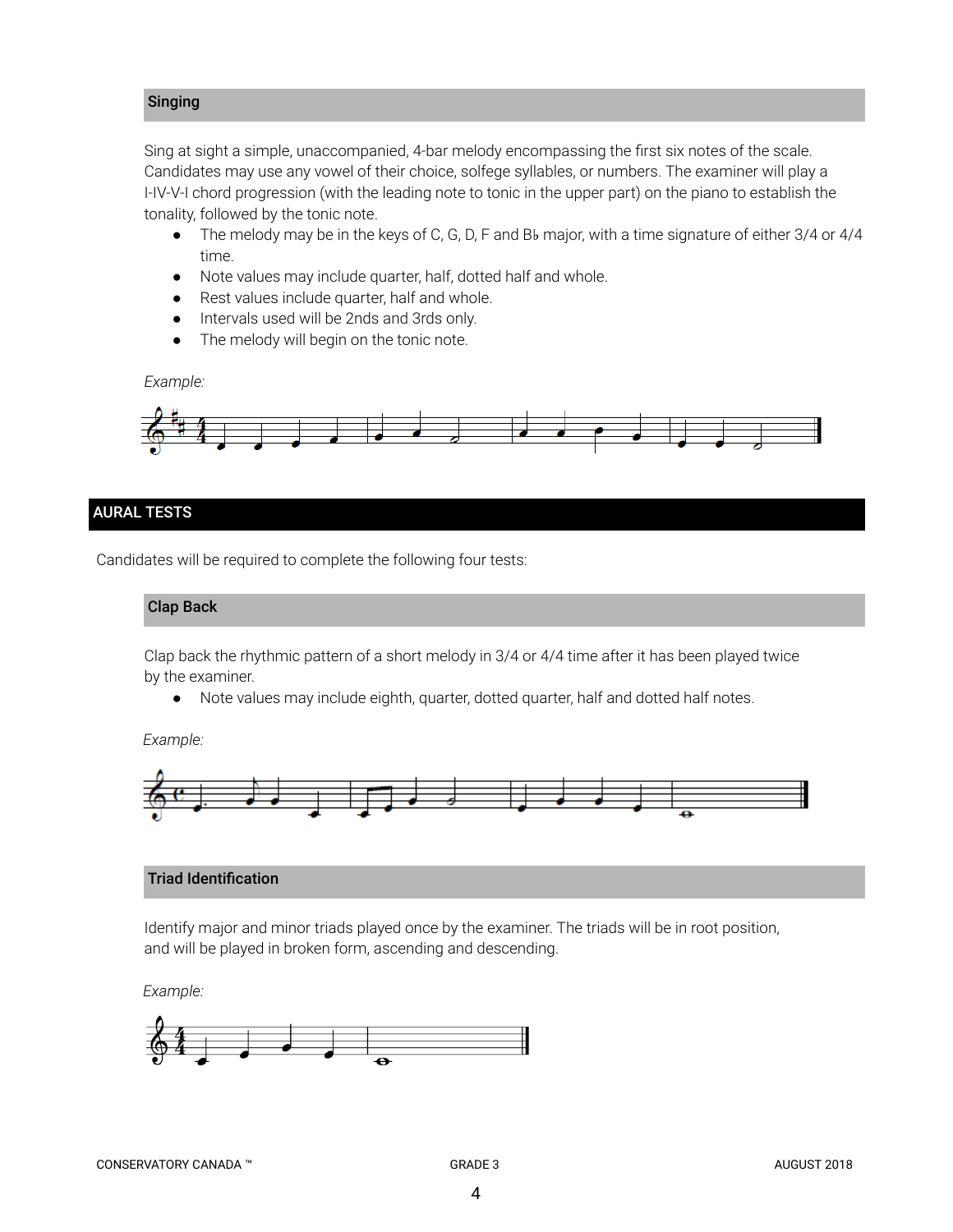# Scale Identification

Identify major, harmonic minor and melodic minor scales played once by the examiner. The scales will be played ascending and descending at a moderately slow tempo.

# Chord Tone Identification

Identify one of the four notes that has been re-sounded after the examiner has played a major or minor four-note chord once. The chord will be in root position and played slowly, broken, ascending and descending. The re-sounded note may be identified by:

- the interval number (1, 3, 5, 8) *or*
- the tonic sol-fa name (do, mi, sol, upper do)

*Example:*



# BACKGROUND INFORMATION

Candidates must be prepared to give verbal answers to the following questions pertaining to the List pieces, and demonstrate the following elements on the piano:

- 1. Without reference to the score, give the title, composer/arranger, and key of all List pieces. Students will not be expected to identify keys of modern pieces that are non-diatonic (i.e. atonal, modal, etc.).
- 2. Explain all signs (including clefs, time signatures, key signatures, accidentals, etc.), articulation markings (legato, staccato, accents, phrase or slur markings, etc.), dynamic markings, tempo markings, and other musical terms found in all List pieces.
- 3. Explain the meaning or significance of the title of each List piece.
- 4. Play any white or black key on the piano within two octaves above or below middle C, as requested by the examiner. Candidates will not be required to read this note from a score.
- 5. Play any major triad (in root position) on any white key on the piano, within two octaves above or below middle C, as requested by the examiner. Candidates must also be prepared to change the same triad into a minor triad by lowering the third. Candidates will not be required to read this note from a score.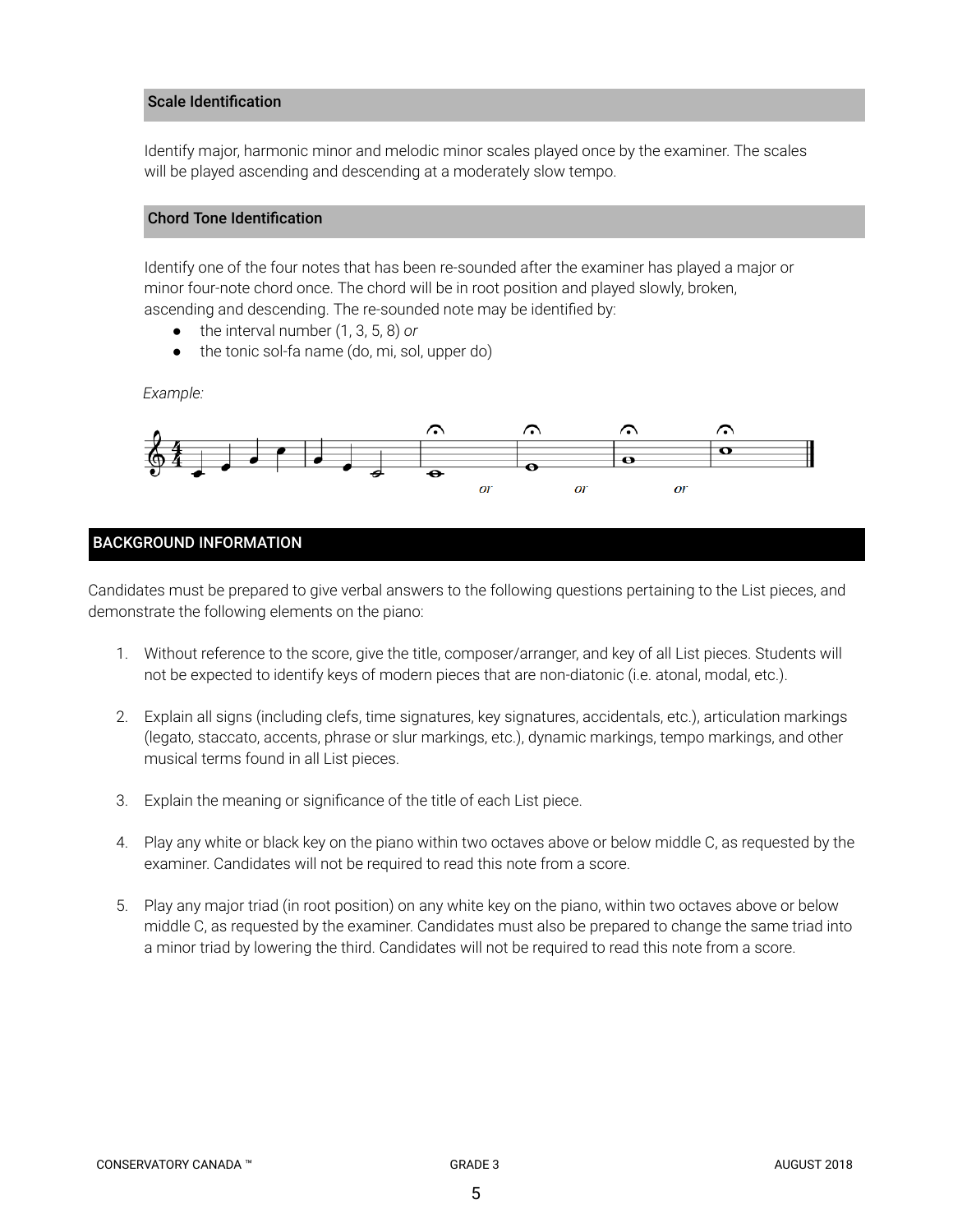# REPERTOIRE LIST

# LIST A

## ANONYMOUS (ARR. DIACK)

● My Little Pretty One *(Hundred Best Short Songs, IV)*

#### BAYNON, A.

● A Breeze Comes Dancing

# BRAHMS, J.

• Sandmannchen (Sandman)

#### BYRD, W.

● Sing Lullaby

#### FORD, T.

● Since First I Saw Your Face *(Hundred Best Short Songs, IV)*

#### FRANZ, R.

● Good Night *(Hundred Best Short Songs, III)*

#### MORLEY, T.

- It Was A Lover and His Lass
- Now Is the Month of Maying

#### MOZART, W.A.

● Wiegenlied/Cradle Song

#### SCHUBERT, F.

● Wiegenlied/Cradle Song

#### SCHUMANN, R.

• Sandmannchen (The Little Sandman)

#### STANFORD, C.V.

- A Japanese Lullaby
- The Merry Month of May

# FOLK SONGS

#### AMERICAN

• The Mocking Bird (arr. \*Fleming)

#### AUSTRIAN

● Green Now the Mountainside (arr. \*Cook)

### BRITISH

- Blow the Wind Southerly (arr. \*Kisbey Hicks)
- Early One Morning (arr. \*Willan)
- Golden Slumbers (arr. \*MacMillan)
- Little Red Bird (arr. Mitchell & Bliss)
- O No John! (arr. Cecil Sharp)
- The Lark in the Morn (arr. Sharpe)

# CANADIAN

- A La Claire Fontaine (arr. \*Coutts)
- Aupres de Ma Blonde (arr. Creston)
- J'ai Cueilli La Belle Rose (arr. \*Coutts)
- Mon doux Berger (arr. \*MacMillan)
- Un Canadien Errant (arr. \*Telfer)

# DUTCH

• The Silver Fleet (arr. Cockshott)

#### ENGLISH

- The Lark in the Morn (arr. Sharpe)
- The Bonny Blue-Eyed Sailor (arr. Dunhill)
- I Will Give My Love an Apple (arr. Vaughan Williams)

## FRENCH

- Sur le pont d'Avignon (arr. Anderson)
- The Bouquet of Rosemary (arr. Elkin)

#### ITALIAN

● Sicilian Night (arr. Bonner)

## MANX

● Little Red Bird (arr. Mitchell & Bliss)

#### SHAKER TUNE

● Simple Gifts (arr. \*Holman)

#### WELSH

● All Through the Night (arr. \*McLean)

# LIST B

## \*ANDERSON, W.H.

- Lady May
- Song for a Baby Sister
- Spring is Singing in the Garden
- Spring Magic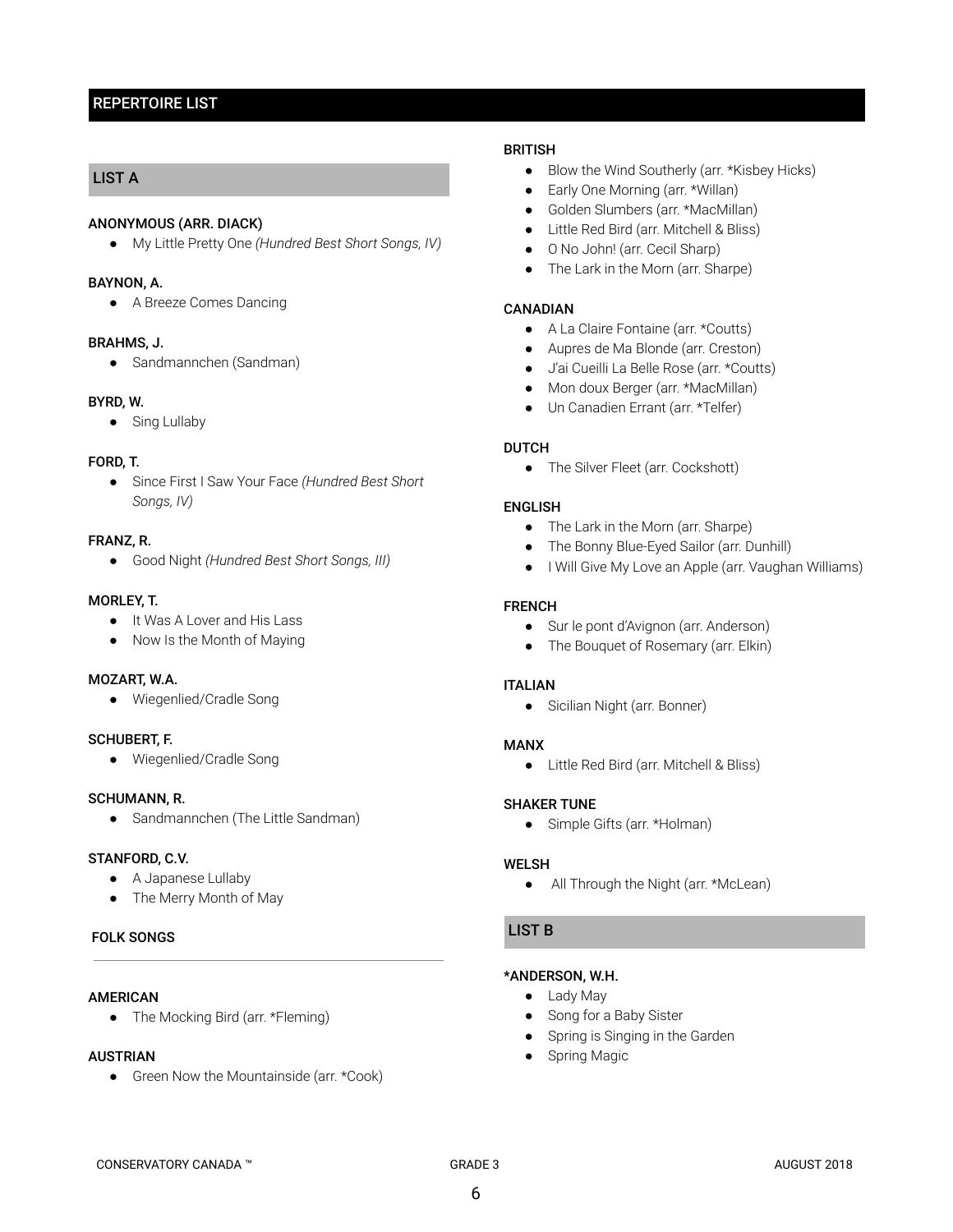# BAYNON, A.

● A Breeze Comes Dancing

### \*BECKWITH, J.

● How many miles to Babylon? *(Ten English Rhymes)*

# BESWICK, A.

● Coconut Man

# \*BISSELL, K.

● Lullaby

# BRITTEN, B.

*Friday Afternoons*

- A Tragic Story
- The New Year Carol

#### \*CASSILS, C.

● Child of the Universe

# COWEN, F.H.

● Snowflakes

#### \*CRAWLEY, C.

- Grizelda
- Wishes

# \*DAHLGREEN, D.

● I'm Gonna go and live at Gramma's

#### \*DRYNAN, M.

● The Fate of Gilbert Gim

# FOSTER, A.

- Two Tongue-Twisters:
- Betty Botter's Butter
- Moses' Toeses

## GILBERT, N.

● Wouldn't It Be Funny

#### \*GOSSE, R.B.

● Sun Twinkles

#### GRETCHANINOFF, A.

• Berceuse (Slumber Song)

#### \*HAMPSHIRE, C.

● The Crooked Man

## HODD, J.

● Gentle Jesus, Meek and Mild

# IRELAND, J.

● Bed in Summer

## JENKYNS, P.

● Bessie the Black Cat

#### \*JOHNSON, K.N.

● Wishes and Dreams

# \*JOHNSON, R.

● The Owl and the Pussycat

# KERN, P.

● One World

## \*KURTH, B.

- Daffodil
- Two Kites and a Rain Cloud

## LINDLEY, S.

● Ave Maria

# LONGMIRE, J.

● Lady April

# \*MACNUTT, W.

● Lullaby For Benjamin

# \*OUCHTERLONY, D.

- Gloria Deo
- On the Night When Jesus Was Born
- Fairy Lullaby

#### REES-DAVIES, I.

*5 Unison Songs*

● Fancies

# \*RHODENIZER, D.

● Computer Cat

# SMITH, W.

- A Pirate Song
- The Scarecrow

#### \*SOMERS, H.

● Song of Praise